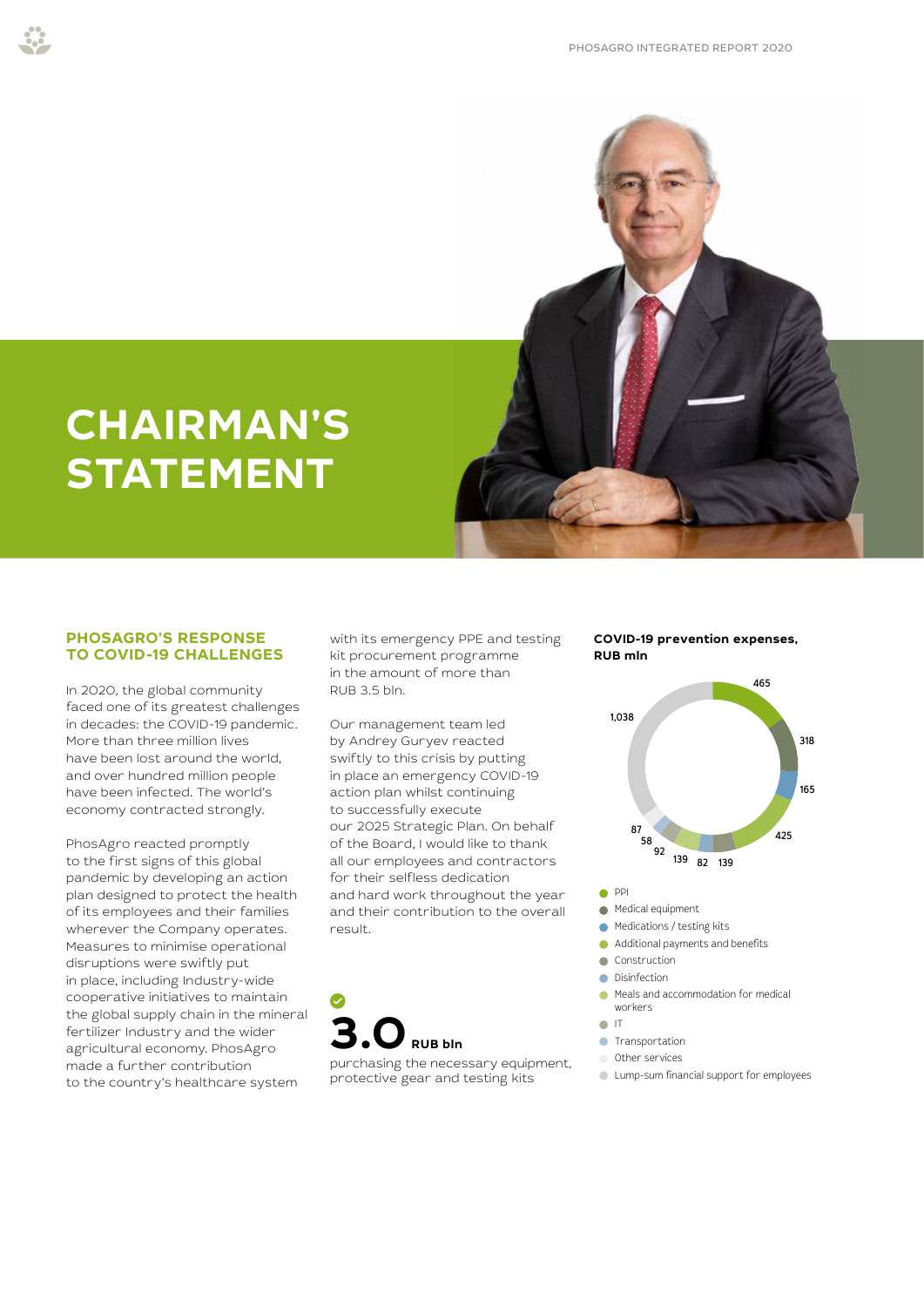challenges in decades - the COVID-19 pandemic. 2,3 2019 In a matter of weeks, the normal course of events m a matter of weeks, the normal coal se or event. In 2020, the global community faced one of the greatest and economies of entire regions.

# **STRATEGY**

Responding to the challenges posed by the global pandemic, the Company maintained its focus on the implementation of the 2025 Strategic Plan, which was approved by the Board in the spring of 2019.

PhosAgro continued to strengthen its position as a global leader in the production of sustainable low-cost phosphate-based fertilizers. The Company met its objectives for 2020 to ramp up its production capacities and improve the long-term sustainability of its operations around the world and is on course to deliver a 25% increase in fertilizer and phosphate production by 2025. It completed its large-scale RUB 100 bln upgrade programme at the Cherepovets site. The SK-3300 sulphuric acid production line was fully commissioned. We also launched the Kryolite railway station. The first

#### **Production of phosphate-based fertilizers and feed phosphates, mln t**



#### **Sales of phosphate-based fertilizers and feed phosphates, mln t**

![](_page_1_Figure_11.jpeg)

facilities of a new phosphate-based fertilizer plant under construction in Volkhov came on stream. In August, we completed another stage of the Balakovo mineral fertilizer plant upgrade.

As a result of all these improvements, the Company was able to increase its fertilizer production by 5% year-on-year to 10 mln t.

Commercial expansion in the Company's priority markets was equally impressive: total mineral fertilizer sales to Russian farmers exceeded 3.5 mln t, a record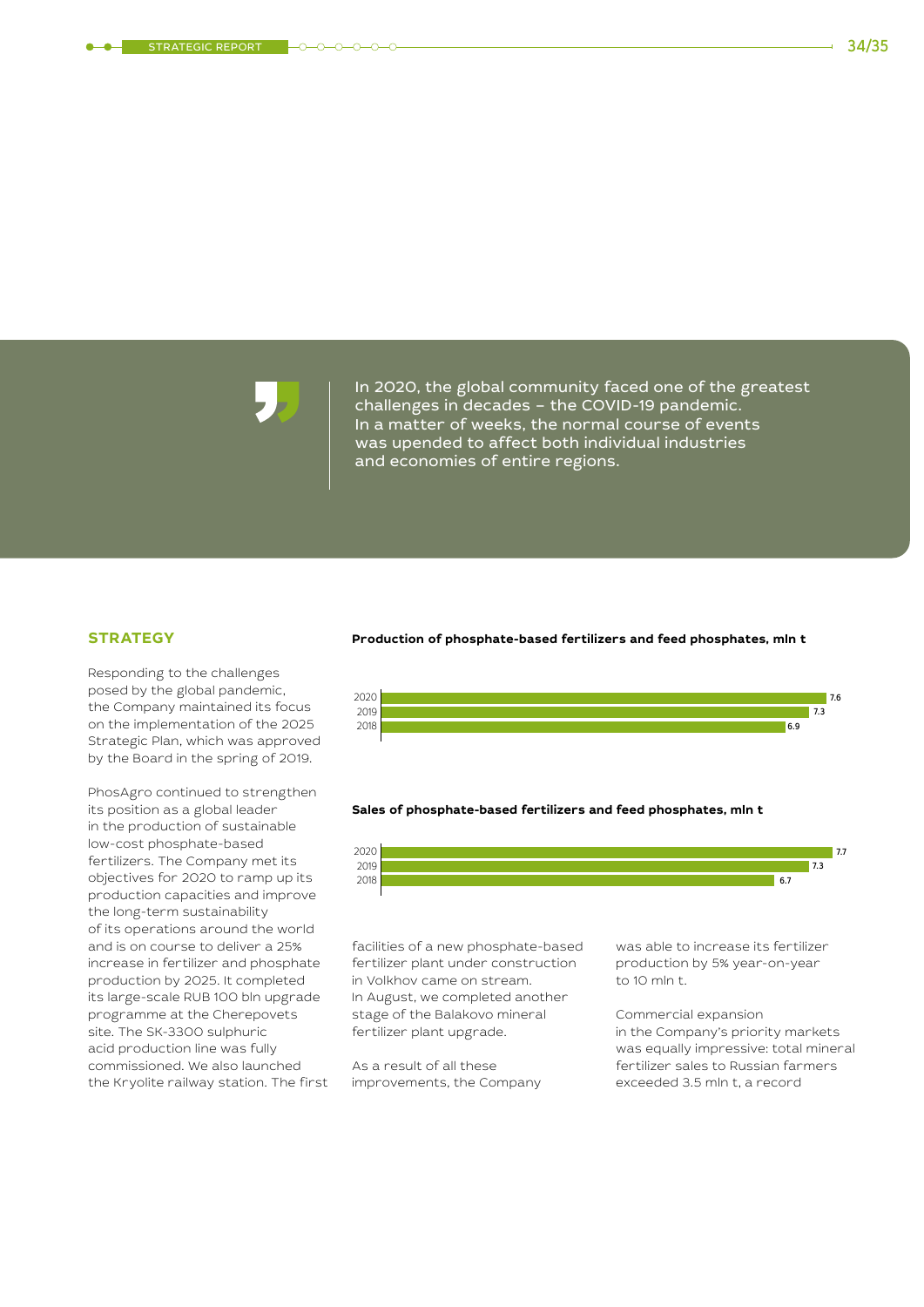![](_page_2_Picture_0.jpeg)

in the Company's 20-year history, helping to further consolidate its leading position in this strategic market. Total fertilizer exports increased by 4.2% to 7.1 mln t throughout the year, buoyed by the Company's investments in its sales and distribution network and the high quality of its sustainable fertilizers free from cadmium and other toxic substances that can damage human health.

Besides our investment in new projects and our corporate social responsibility programmes and thanks to the strong cash flows generated in 2020, the Board approved an increased dividend of RUB 39 bln, or 83% of adjusted net profit.

# **SUSTAINABLE DEVELOPMENT**

The Company's strategic focus on sustainability and its longterm investment programme to support it certainly paid dividends in this most challenging year.

In 2020, the Company continued to improve on its strong sustainability ratings as assessed by Sustainalytics and MSCI ESG Research and maintained its contribution to the UN Sustainable Development Goals, as per our 2025 Strategy Plan. The United Nations once again named PhosAgro as a Global Compact LEAD company along with only 41 other businesses worldwide.

The Board of Directors also approved the Company's updated priority UN Sustainable Development Goals (SDGs), adding SDG 13 (Climate Action) to the list of ten previously approved goals. This is in line with the Group's Climate and Water strategies and the low carbon transition plan. Efforts in reducing GHG emissions will focus on cutting emissions at PhosAgro sites across its entire production chain, as well as on energy efficiency measures at the Company's production and infrastructure facilities. In 2020, the Company's CDP rating was raised to B-, further confirming the progress made in combating climate change.

![](_page_2_Picture_7.jpeg)

# **CORPORATE GOVERNANCE**

PhosAgro's Board remains committed to reviewing the Company's corporate governance practices from time to time to protect investors and ensure adherence to the highest standards of corporate governance, including disclosures and director independence. Throughout what was no doubt a challenging year for all, PhosAgro's Board maintained a high degree of proactiveness and coordinated and supported to the management team to ensure efficient decision-making and the timely implementation of all necessary emergency measures to protect our employees and their families and maintain business continuity for the benefit